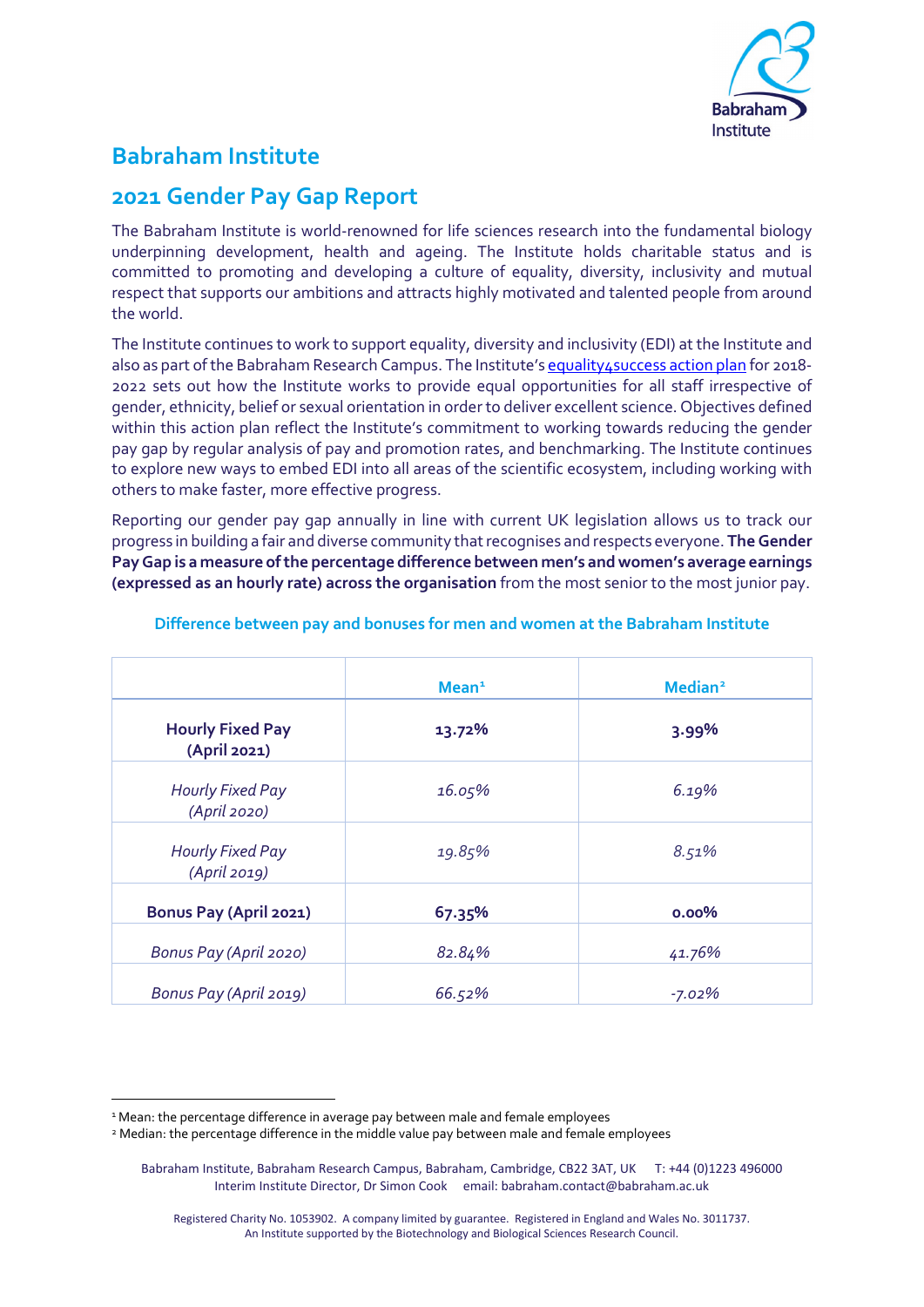The above table shows the Babraham Institute's overall mean and median gender pay gap (based on hourly rates of pay for all employees) at the snapshot date ( $5<sup>th</sup>$  April 2021) and additional 2020 and 2019 data for comparison of progress made. Archived reports are available for 2020, 2017/2018 and 2016/2017. Due to the coronavirus pandemic, the requirement for reporting gender pay gap information on the 2019 snapshot date was waived but we included our 2019 data for the continuity of the data records.

In comparison with data from 2020 and 2019, the 2021 figures show that the Institute's gender pay gap has continued to reduce, reflecting the promotion of women from the third to fourth quartile, resulting in an increase in the percentage of women in the highest paid quartile.

The table also captures the mean and median difference in bonuses paid to men and women in the year ending  $5<sup>th</sup>$  April 2021. The bonus pay calculation represents the gender gap in performance related pay over and above standard pay increases plus bonuses paid to executive level staff.

The Gender Pay Gap in relation to bonus data decreased between the 2021 and 2020 reporting periods. The data continues to be affected by how bonuses are awarded at the Institute. Typically, performance related pay for staff below the top grades is consolidated into their basic pay whereas executive level staff receive non-consolidated performance bonuses. The 2021 mean bonus pay remains our greatest pay gap and is due to staff employed in the highest pay bands being male and receiving bonuses rather than consolidated pay awards. However, the gender analysis across the pay quartiles shows that the representation of women in the top quartile is increasing.

The charts below show that an equivalent percentage of females and males are recognised by bonus pay awards. Looking back at previously reported data, the percentage of staff being recognised by performance-related pay awards has shown an increase, reflecting stronger processes for identifying and rewarding exceptional performance.



Babraham Institute, Babraham Research Campus, Babraham, Cambridge, CB22 3AT, UK T: +44 (0)1223 496000 Interim Institute Director, Dr Simon Cook email: babraham.contact@babraham.ac.uk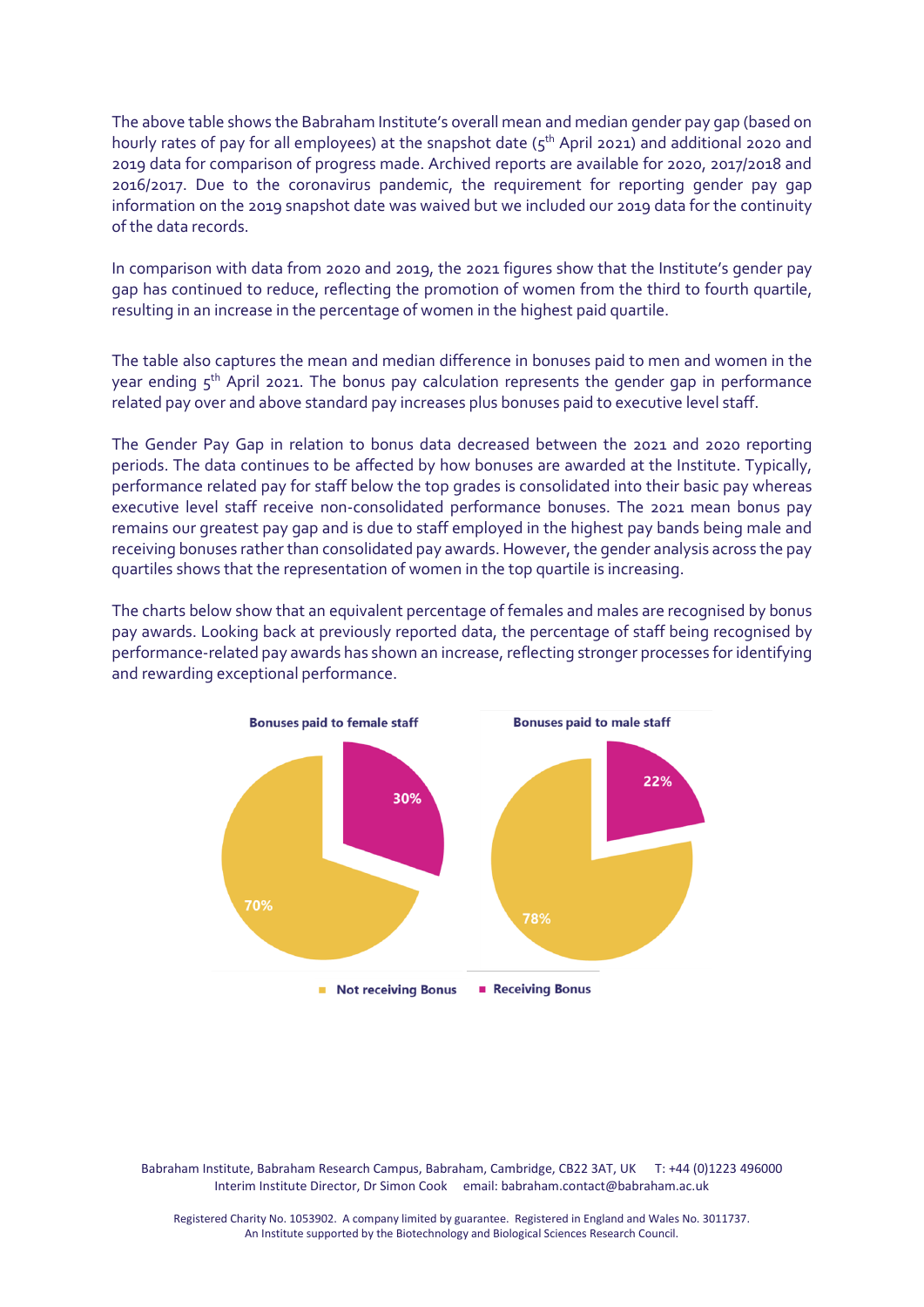#### Pay Quartiles

The data below identifies the Babraham Institute's gender distribution across the four equal quartiles. At the snap-shot date of  $5<sup>th</sup>$  April 2021 the gender split across Babraham Institute staff was  $53%$ females compared to 47% males.

We note that the fourth (highest paid) quartile has achieved a 50:50 balance, reflecting a progression towards increasing female representation amongst our most senior staff, although not in the top two bands represented within this quartile so we recognise that there is still work to be done. Looking at the gender distribution across all four quartiles, the 2021 data shows an improved gender balance across the second to fourth quartiles. We acknowledge that the largest gender imbalance continues to be seen in the lowest paid quartile. Whilst the improved gender balance in the highest paid quartile is encouraging, the Board of Trustees and Institute senior leadership remain committed to continuing a programme of change, as is referenced in the below section 'How we are taking action'.



## What we can identify from the data

The Institute remains confident that men and women are paid equally for equivalent level roles across the organisation. There has been a move towards improved male and female representation across the first, second and fourth quartiles. Promotion of women to more senior roles through the reporting period has improved the representation of women at these levels and this is something that the Institute continues to work towards.

#### How we are taking action

While the Institute is pleased to see progress made towards reducing its gender pay gap, it remains committed to making further headway. Our Board of Trustees has demonstrated commitment to this challenge by setting a target of 30% of staff at Band 3 and above being female by 2022. The Institute also aims to achieve a gender pay gap of less than 10% by 2022 (mean gender pay gap representing no more than 10% difference in average pay between male and female employees).

These objectives are part of the Institute's wider commitment to support all employees to achieve their maximum potential, and to remove any barriers to this where possible. Our equality4success [programme](https://www.babraham.ac.uk/about-us/e4s) spearheads our equality, diversity and inclusion projects in order to meet this commitment but the wider Institute actively works as a community to highlight and address areas that represent inequality, impede progress and affect performance. To give specific examples, initiatives have led to an increase in women applying for and being successful in obtaining

Babraham Institute, Babraham Research Campus, Babraham, Cambridge, CB22 3AT, UK T: +44 (0)1223 496000 Interim Institute Director, Dr Simon Cook email: babraham.contact@babraham.ac.uk